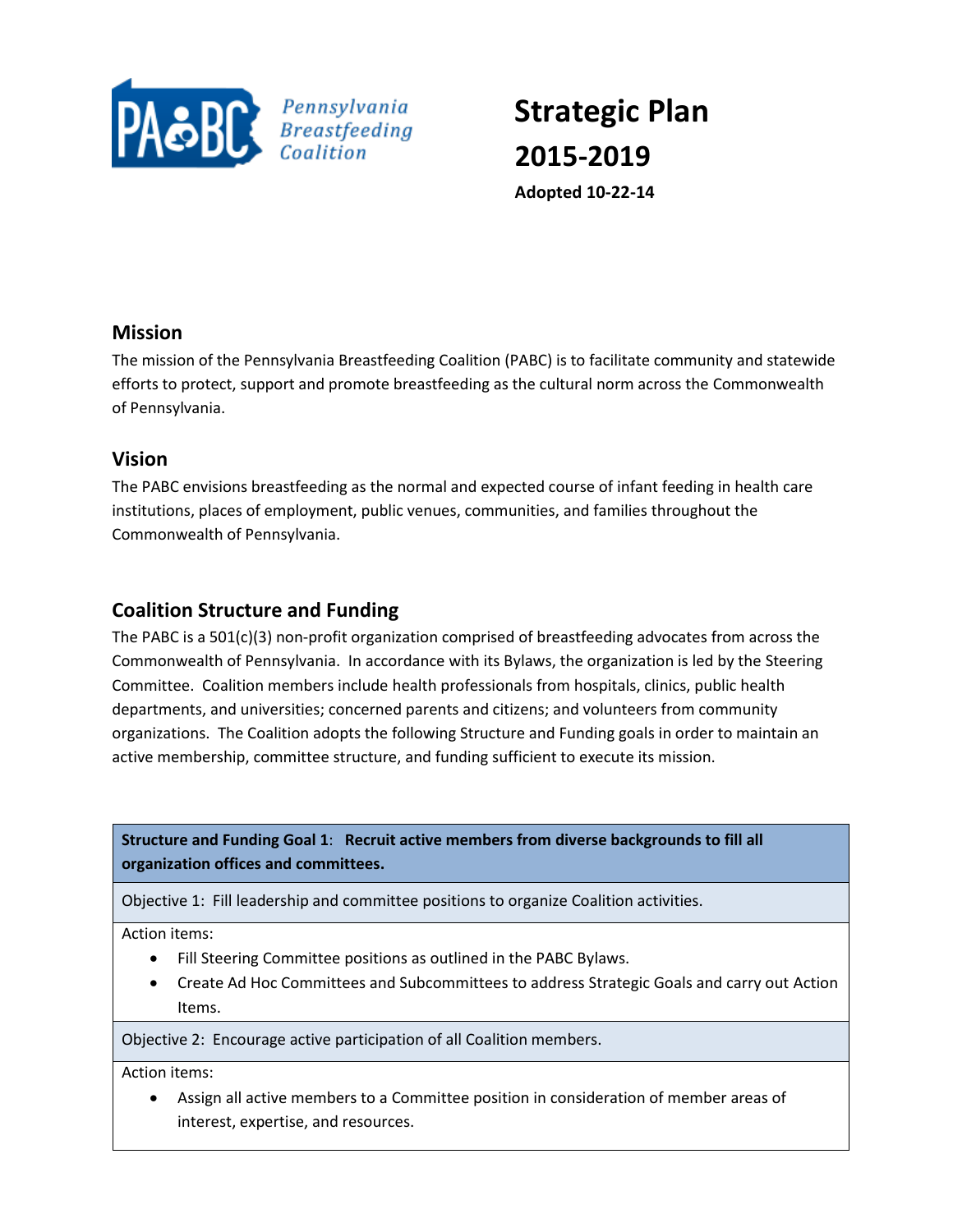**Structure and Funding Goal 2: Maintain adequate funding to carry out Coalition actions.**

Objective 1: Increase Coalition membership in order to maximize income from membership dues.

Action items:

Fill Membership Coordinator position to recruit and maintain members.

Objective 2: Expand supplemental funding sources.

Action items:

- Seek and facilitate donations to PABC through a variety of sources.
- Apply for funding through Grants as appropriate.

#### **Strategic Goals**

The PABC adopts the following Strategic Goals to guide Coalition actions and advance its mission.

| Strategic Goal 1: Ensure access to high quality lactation care for all mothers and babies.                                                                                                            |
|-------------------------------------------------------------------------------------------------------------------------------------------------------------------------------------------------------|
| Objective 1: Increase the number of Baby Friendly Hospital Initiative accredited and Keystone 10<br>designated hospitals and birthing facilities in the Commonwealth.                                 |
| Action items:<br>Engage health systems to advocate for best maternity care practices relative to breastfeeding.                                                                                       |
| Objective 2: Establish licensure for International Board Certified Lactation Consultants at the state level.                                                                                          |
| Action items:<br>Parallel efforts underway by USLCA and other organizations to promote licensure within<br>$\bullet$<br>Pennsylvania.<br>Meet with state lawmakers to promote licensure.<br>$\bullet$ |
| Objective 3: Increase training in lactation for health care providers.                                                                                                                                |
| Action items:<br>Promote variety of curricula for health professionals which confer all levels of competency for<br>breastfeeding support.                                                            |
| Objective 4: Facilitate insurance coverage of lactation care.                                                                                                                                         |
| Action items:<br>Provide assistance and information to the public regarding provisions of the Affordable Care Act<br>$\bullet$<br>relating to lactation services.                                     |
| Objective 5: Promote breastfeeding as preventive health care for mothers and babies.                                                                                                                  |
| Action items:<br>Alaintain ongoing collaboration with the Dennsylvania Department of Health                                                                                                           |

- Maintain ongoing collaboration with the Pennsylvania Department of Health.
- Ensure inclusion of breastfeeding in public health initiatives, including obesity prevention.